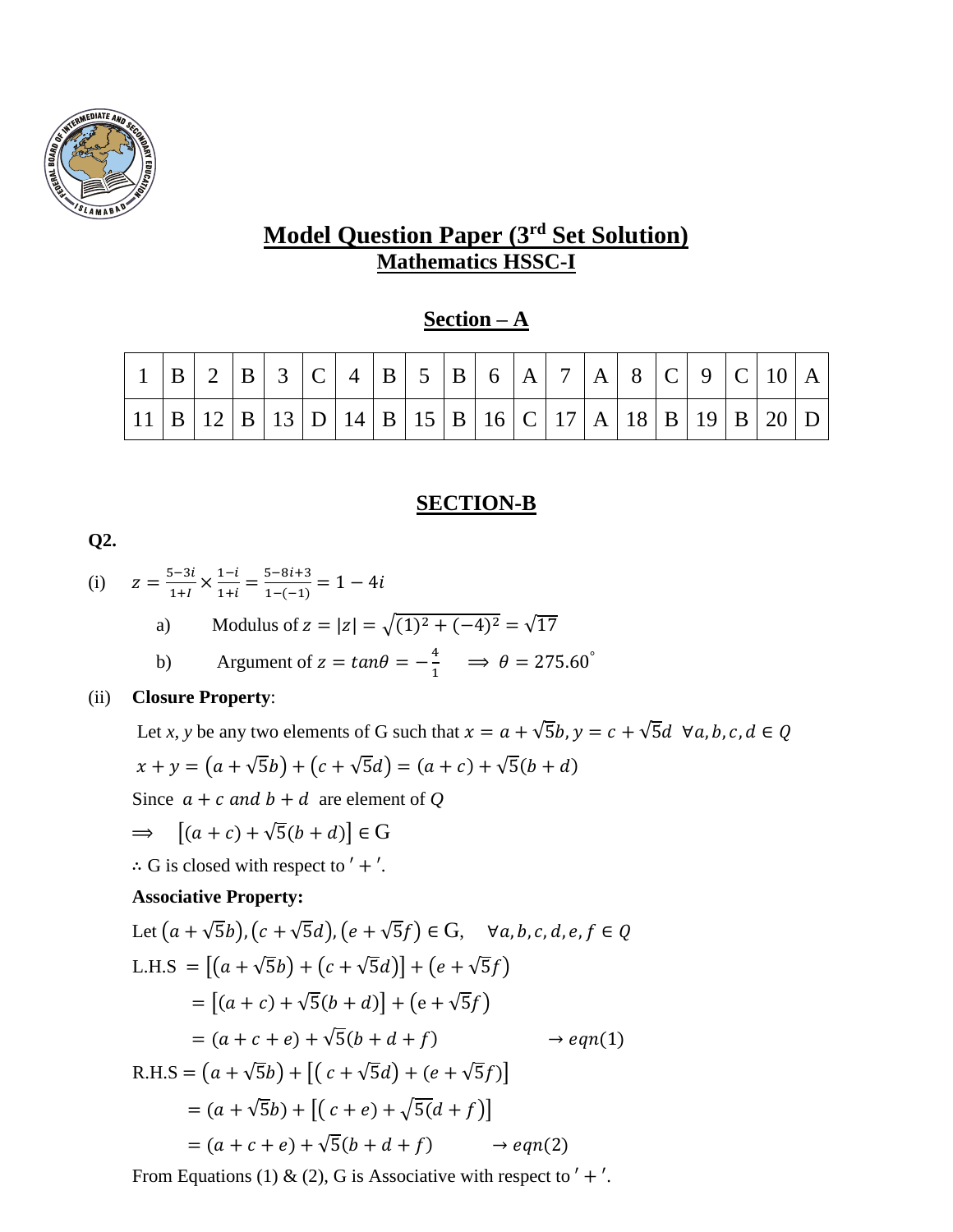# **Existence of Identity:**

$$
\forall (a + \sqrt{5}b) \in G, \text{ there exist } (0 + \sqrt{5}0) \in G \text{ such that}
$$

$$
[(a + \sqrt{5}b) + (0 + \sqrt{5}0)] = [(0 + \sqrt{5}0) + (a + \sqrt{5}b)] = (a + \sqrt{5}b)
$$

$$
\therefore (0 + \sqrt{5}0) \text{ is an identity element in } G \text{ with respect to } ' + '
$$
  
Existence of Inverse:  
For each  $(a + \sqrt{5}b) \in G$  there exist  $(-a - \sqrt{5}b) \in G$ 

$$
(a + \sqrt{5}b) + [(-a) + \sqrt{5}(-b)] = [a + (-a)] + \sqrt{5}[(-b) + b] = 0 + \sqrt{5}0 =
$$
Identity  
 
$$
\therefore (-a) + \sqrt{5}(-b)
$$
 is the inverse of  $a + \sqrt{5}b$   
Hence G is a group with respect to ' +'.

(iii) 
$$
\begin{vmatrix} 4 & 4 & 4 & m \\ 4 & 4 & m & 4 \\ m & 4 & 4 & 4 \end{vmatrix} = 0
$$
  
\n
$$
\begin{vmatrix} 4 & 4 & 4 & m + 12 \\ 4 & 4 & m & m + 12 \\ m & 4 & 4 & m + 12 \end{vmatrix} = 0
$$
 Add  $C_1$ ,  $C_2$ ,  $C_3$  in  $C_4$   
\n
$$
\begin{vmatrix} 4 & 4 & m & m + 12 \\ m & 4 & 4 & m & 1 \\ m & 4 & 4 & 1 \end{vmatrix} = 0
$$
 Take  $(m + 12)$  common from  $C_4$   
\n $R_2 - R_1$ ,  $R_3 - R_1$ ,  $R_4 - R_1$   
\n
$$
(m + 12) \begin{vmatrix} 4 & 4 & 4 & 1 \\ 0 & 0 & m - 4 & 0 \\ 0 & m - 4 & 0 & 0 \end{vmatrix} = 0
$$
  
\n
$$
(m + 12)[(m - 4)^3] = 0
$$
  
\n
$$
(Product of the principle diagonal elements in a triangular matrix)
$$
  
\nEither  $(m + 12) = 0$  or  $(m - 4)^3 = 0$   
\n $m = -12$ , 4  
\n(iv) Let  $P(x) = x^3 - 8sx^2 - 4tx + 9$   
\nAs  $-2$  and 2 are the roots of  $P(x)$   
\nSo  $P(-2) = 0$  and  $P(2) = 0$   
\n $\therefore P(-2) = (-2)^3 - 8s(-2)^2 - 4t(-2) + 9 = 0$ 

 $-32s + 8t + 1 = 0$ 

$$
32s - 8t = 1 \qquad \qquad \rightarrow eqn(1)
$$

Now 
$$
P(2) = (2)^3 - 8s(2)^2 - 4t(2) + 9 = 0
$$

 $-32s - 8t + 17 = 0$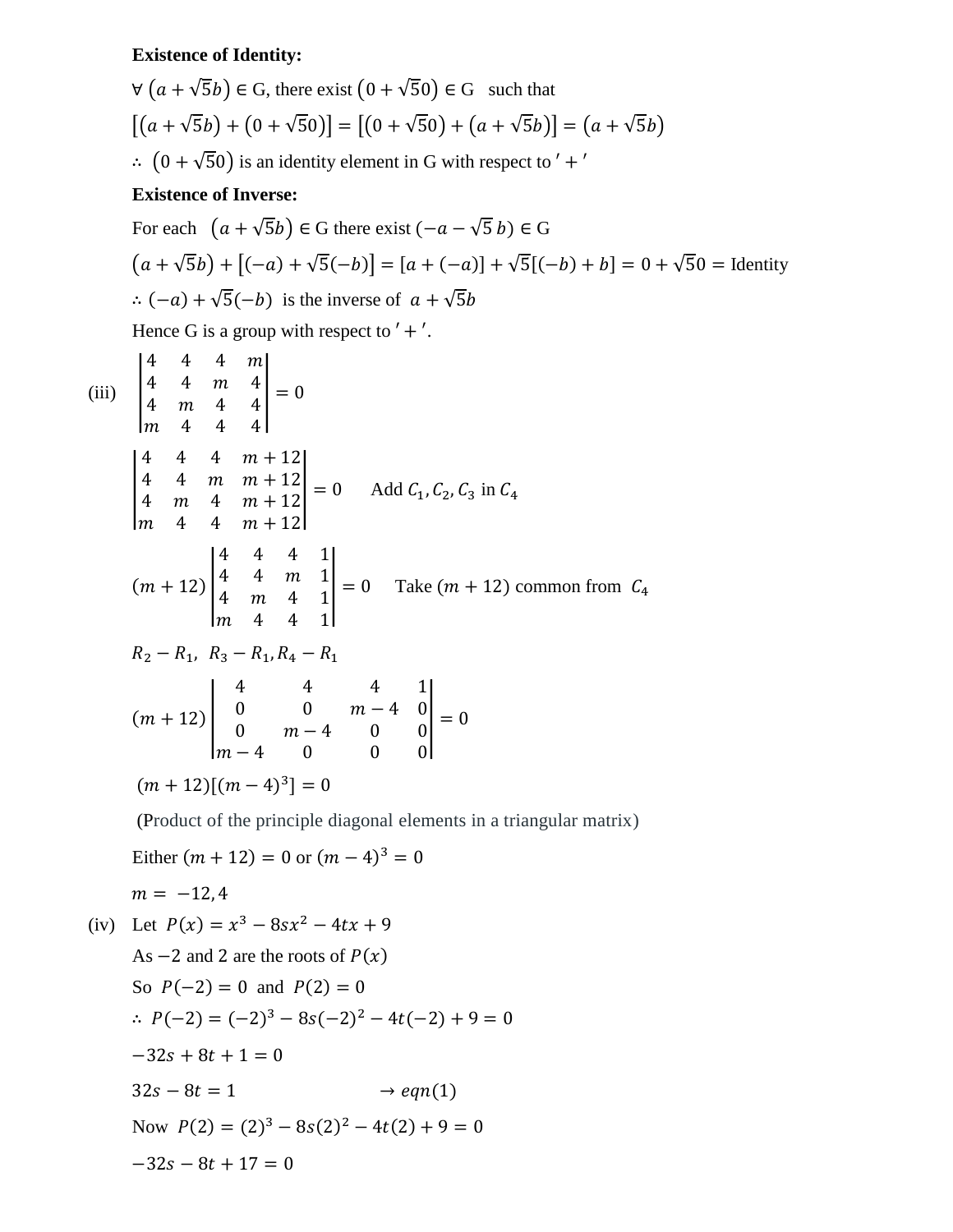$32s + 8t = 17$   $\rightarrow eqn(2)$ On adding Equations (1) & (2), we get  $s = \frac{9}{25}$ 32 On subtracting Equations (1) from (2), we get  $t = 1$ (v) If  $\alpha$ ,  $\beta$  are the roots of  $x^2 - 3x + 2 = 0$  so  $\alpha + \beta = 3$  &  $\alpha\beta = 2$ If roots are  $\left(1+\frac{3}{2}\right)$  $\frac{3}{\alpha}$ ) and  $\left(1+\frac{3}{\beta}\right)$  $\frac{3}{\beta}$ , then Sum of roots:  $S = \left(1 + \frac{3}{s}\right)$  $\frac{3}{\alpha}$  ) +  $\left(1+\frac{3}{\beta}\right)$  $\left(\frac{3}{\beta}\right) = 2 + 3\left(\frac{\alpha+\beta}{\alpha\beta}\right) = 2 + 3\left(\frac{3}{2}\right)$  $\frac{3}{2}$  =  $\frac{13}{2}$ 2 Product of roots:  $P = \left(1 + \frac{3}{a}\right)$  $\frac{3}{\alpha}$  )  $\left(1+\frac{3}{\beta}\right)$  $\left(\frac{3}{\beta}\right)$  = 1 + 3  $\left(\frac{\alpha+\beta}{\alpha\beta}\right)$  +  $\frac{9}{\alpha\beta}$  = 1 + 3  $\left(\frac{3}{2}\right)$  $(\frac{3}{2}) + \frac{9}{2}$  $\frac{5}{2}$  = 10 Required Equation:  $x^2 - Sx + P = 0$  $x^2 - \frac{13}{2}$ 2  $x + 10 = 0$  $2x^2 - 13x + 20 = 0$ (vi)  $\frac{7-3x+x^2}{(3+x)(1-x)^2} = \frac{A}{(3+x)^2}$  $\frac{A}{(3+x)} + \frac{B}{(1-x)}$  $\frac{B}{(1-x)} + \frac{C}{(1-x)}$  $\frac{c}{(1-x)^2}$   $\rightarrow eqn(1)$  $7-3x + x^2 = A(1-x)^2 + B(3+x)(1-x) + C(3+x) \rightarrow eqn(2)$ For A put  $3 + x = 0$  or  $x = -3$  in eqn(2)  $7-3(-3) + (-3)^2 = A(1+3)^2 + 0 + 0 \implies A = \frac{25}{16}$ 16 For C put  $1 - x = 0$  or  $x = 1$  in eqn(2)  $7-3(1)+(1)^2=0+0+C(3+1) \Rightarrow C=\frac{5}{4}$ 4 Simplifying eqn(2) as  $7-3x-x^2 = A(1+x^2-2x) + B(-x^2-2x+3) + C(3+x)$ Equating the coefficients of  $x^2$  $-1 = A - B \implies -1 = \frac{25}{16}$  $\frac{25}{16} - B \implies B = \frac{9}{16}$ 16 Substituting the values of A, B and C in  $eqn(1)$  $\frac{7-3x+x^2}{(3+x)(1-x)^2} = \frac{25}{16(3+x)}$  $\frac{25}{16(3+x)} + \frac{9}{16(1)}$  $\frac{9}{16(1-x)} + \frac{5}{4(1-x)}$  $4(1-x)^2$ (vii) In A.P  $a_1 = 74$  and  $d = -6$ (a)  $S_n = \frac{n}{2}$  $\frac{n}{2}[2a_1 + (n-1)d]$  $S_n =$  $\boldsymbol{n}$ 2  $[2(74) + (n - 1)(-6)]$  $S_n = n(77 - 3n)$ (b)  $S_n = n(77 - 3n)$  $380 = n(77 - 3n)$   $\therefore S_n = 380$  $3n^2 - 77n + 380 = 0$  $n = 19$  or  $\frac{20}{3}$  $rac{10}{3}$ 

Since  $n = \frac{20}{3}$ 

 $\frac{20}{3} \notin \mathbb{N} \implies n = 19$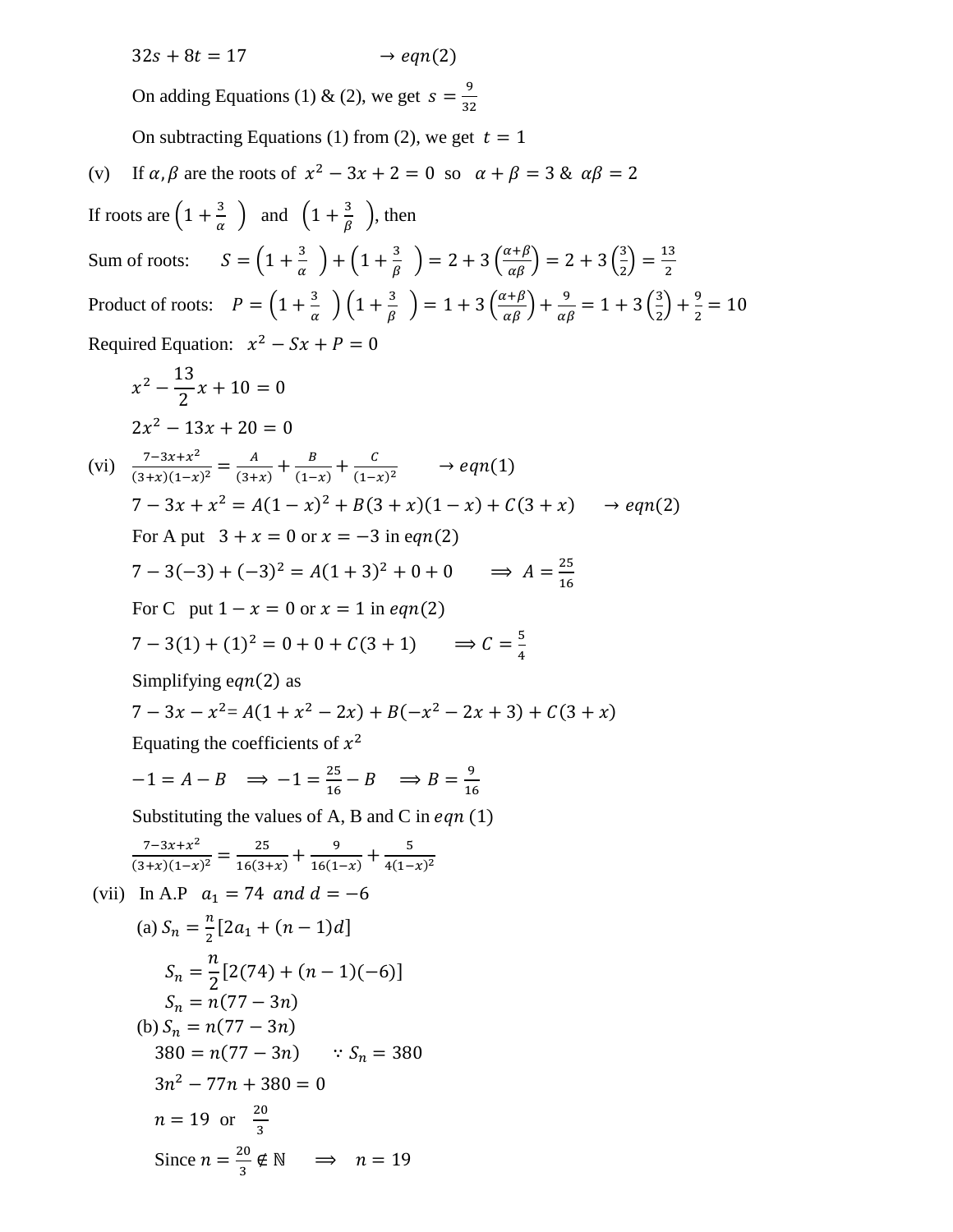(viii) G.P: 
$$
a_1, a_1r, a_1r^2, a_1r^3, ..., a_1r^{n-1}, ...,
$$
  
\nGiven that  $a_2 = a_1r = \frac{1}{4} \Rightarrow a_1 = \frac{1}{4r} \Rightarrow eqn(1)$   
\nG.S:  $a_1 + a_1r + a_1r^2 + a_1r^3 + ..., a_1r^{n-1} + ...,$   
\nTaking  $S_{\infty} = \frac{a_1}{1-r}$   $\therefore S_{\infty} = 2$   
\n $2(1-r) = a_1$   
\nUsing eqn(1)  
\n $2(1-r) = \frac{1}{4r}$   
\n $8r^2 - 8r + 1 = 0$   
\n $r = \frac{2 \pm \sqrt{2}}{4}$   
\nSubstituting it in eqn(1)  
\n $a_1 = \frac{1}{2 \pm \sqrt{2}}$   
\n(ix) Total arrangements =  $\frac{7!}{3!2!1!1!} = 420$ 

Numbers less than 20000000(when we put 0 at extreme left position) =  $\frac{6!}{2!2!}$  $\frac{6!}{3! \cdot 2! \cdot 1!} = 60$ Numbers greater than  $20000000 = 420 - 60 = 360$ 

(x) Sample space  $n(s) = 52$ 

Let *A* be the event that the selected card is a heart card  $\Rightarrow n(A) = 13$ Let *B* be the event that the selected card is a face card  $\Rightarrow$   $n(B) = 12$ 

$$
P(A) = \frac{n(A)}{n(S)} = \frac{13}{52}
$$
 and  $P(B) = \frac{n(B)}{n(S)} = \frac{12}{52}$ 

 $A \cap B = \{king\ of\ heart\ , jack\ of\ heart\ , queen\ of\ heart\ } \Rightarrow n(A \cap B) = 3$ 

$$
P(A \cap B) = \frac{n(A \cap B)}{n(S)} = \frac{3}{52}
$$
  
 
$$
P(A \cup B) = P(A) + P(B) - P(A \cap B)
$$
  
 
$$
P(A \cup B) = \frac{13}{52} + \frac{12}{52} - \frac{3}{52} = \frac{11}{26}
$$

(xi)  $(1 - kx)^n = 1 - 10x + 60x^2 + \cdots$ 

Comparing with

$$
(1 - kx)^n = 1 - nkx + \frac{n(n-1)}{2!}k^2x^2 + \cdots
$$
  
We get  $nk = 10 \implies k = \frac{10}{n} \longrightarrow eqn(1)$   
and  $\frac{n(n-1)}{2!}k^2 = 60 \implies \frac{n(n-1)}{2!}(\frac{10}{n})^2 = 60$  using eqn(1)  
 $\frac{5(n-1)}{n} = 6 \implies n = -5$   
 $k = \frac{10}{-5} = -2$  Using eqn(1)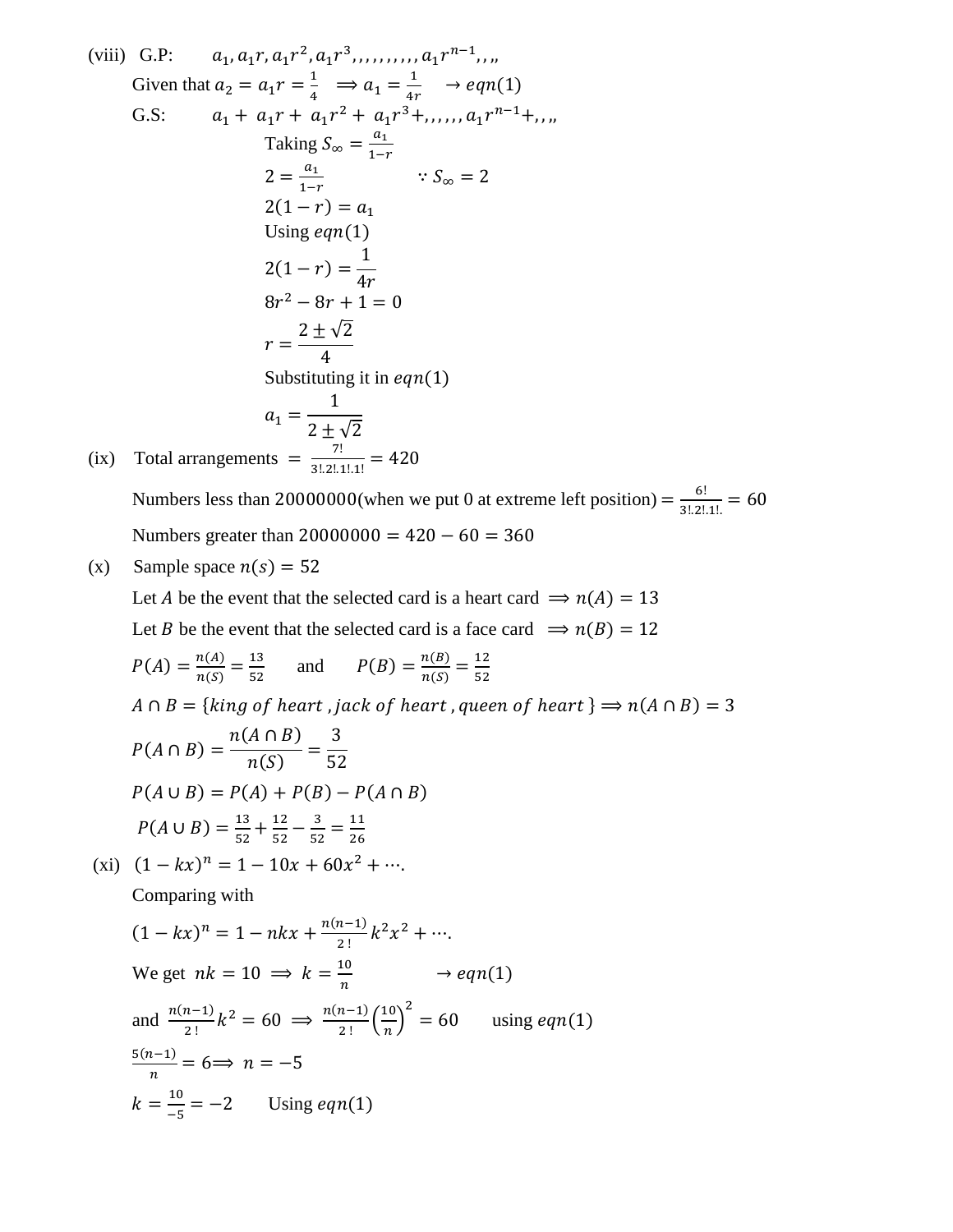$$
(xii) \quad \frac{24 \cos \theta - 5 \sin^2 \theta}{\cos^2 \theta + 5 \cos \theta} = 5 - \sec \theta
$$
\n
$$
L.H.S = \frac{24 \cos \theta - 5 \sin^2 \theta}{\cos^2 \theta + 5 \cos \theta}
$$
\n
$$
L.H.S = \frac{24 \cos \theta - 5(1 - \cos^2 \theta)}{\cos \theta (\cos \theta + 5)}
$$
\n
$$
L.H.S = \frac{5 \cos^2 \theta + 24 \cos \theta - 5}{\cos \theta (\cos \theta + 5)}
$$
\n
$$
L.H.S = \frac{5 \cos^2 \theta + 25 \cos \theta - \cos \theta - 5}{\cos \theta (\cos \theta + 5)}
$$
\n
$$
L.H.S = \frac{(5 \cos \theta - 1)(\cos \theta + 5)}{\cos \theta (\cos \theta + 5)}
$$
\n
$$
L.H.S = \frac{5 \cos \theta}{\cos \theta} - \frac{1}{\cos \theta} = 5 - \sec \theta
$$
\n
$$
(xiii) \quad \frac{1 - \cos 2x + \sin 2x}{1 + \cos 2x + \sin 2x} = \tan x
$$
\n
$$
L.H.S = \frac{1 - (1 - 2 \sin^2 x) + 2 \sin x \cos x}{1 + (1 - 2 \sin^2 x) + 2 \sin x \cos x}
$$
\n
$$
L.H.S = \frac{2 \sin^2 x + 2 \sin x \cos x}{2(1 - \sin^2 x) + 2 \sin x \cos x}
$$
\n
$$
L.H.S = \frac{2 \sin x (\sin x + \cos x)}{2 \cos^2 x + 2 \sin x \cos x}
$$
\n
$$
L.H.S = \frac{2 \sin x (\sin x + \cos x)}{2 \cos x (\cos x + \sin x)}
$$
\n
$$
L.H.S = \tan x
$$
\n
$$
L.H.S = R.H.S
$$

(xiv) Let  $a_1 = a + d$ ,  $b_1 = a + 2d$ ,  $c_1 = a + 3d$ 

$$
\cos \gamma = \frac{a_1^2 + b_1^2 - c_1^2}{2 a_1 b_1}
$$
  
\n
$$
\cos \gamma = \frac{(a+d)^2 + (a+2d)^2 - (a+3d)^2}{2(a+d)(a+2d)}
$$
 substituting the values  
\n
$$
\cos \gamma = \frac{a^2 + d^2 + 2ad + a^2 + 4d^2 + 4ad - a^2 - 9d^2 - 6ad}{2(a+d)(a+2d)}
$$
  
\n
$$
\cos \gamma = \frac{a^2 - 4d^2}{2(a+d)(a+2d)} = \frac{(a-2d)(a+2d)}{2(a+d)(a+2d)} = \frac{a-2d}{2(a+d)} = \frac{a}{2(a+d)} - \frac{d}{(a+d)}
$$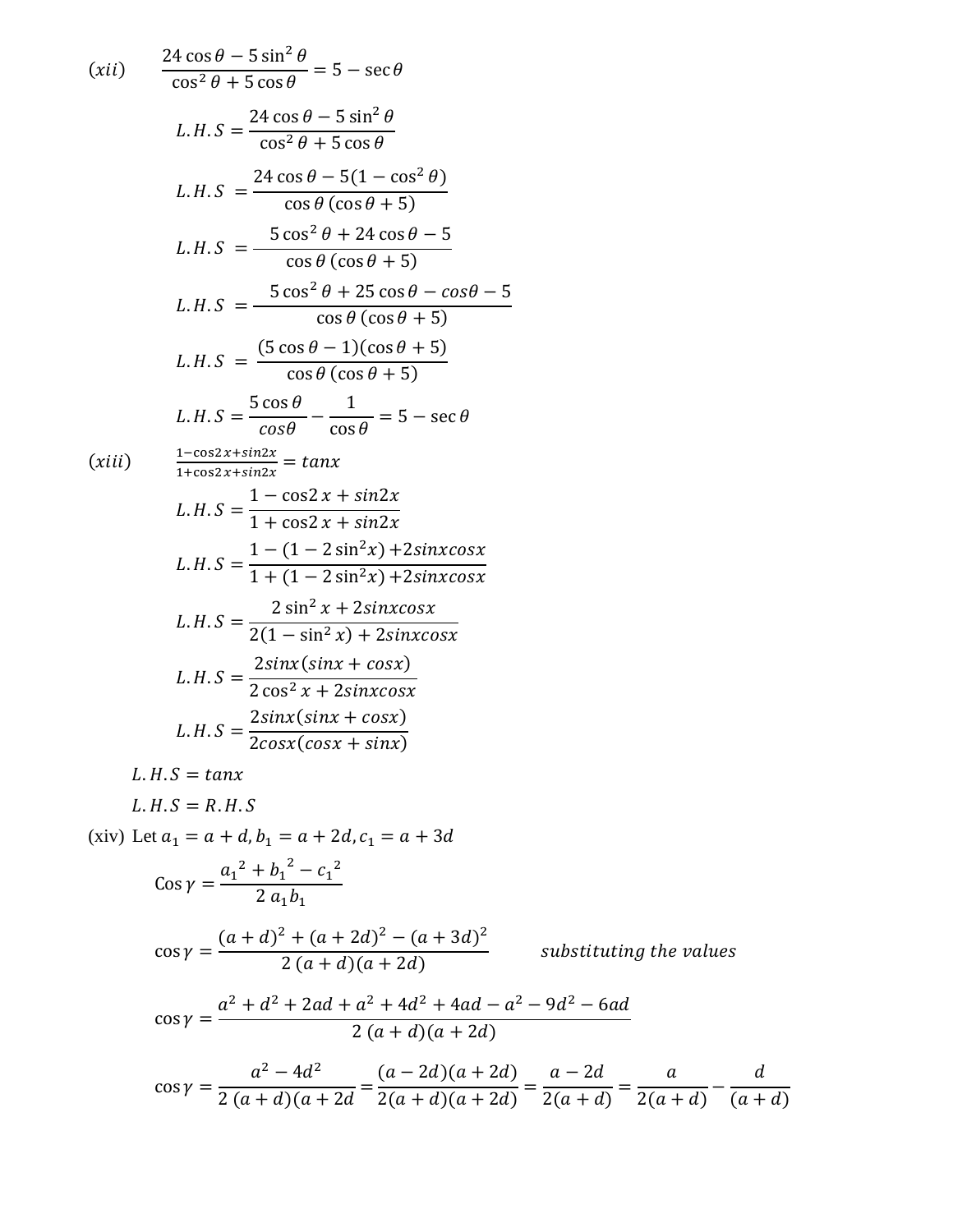$$
\begin{array}{ll}\n\text{(xv)} & \tan^{-1}\left(\frac{1+\frac{x}{2}}{1-\frac{x}{2}}\right) + \tan^{-1}\left(\frac{x}{2}\right) \\
& = \tan^{-1}\left(\frac{2+x}{2-x}\right) + \tan^{-1}\left(\frac{x}{2}\right) \\
& = \tan^{-1}\left(\frac{\frac{2+x}{2-x} + \frac{x}{2}}{1-\left(\frac{2+x}{2-x}\right)\left(\frac{x}{2}\right)}\right) \quad \because \tan^{-1}A + \tan^{-1}B = \tan^{-1}\left(\frac{A+B}{1-AB}\right) \\
& = \tan^{-1}\left(\frac{2(2+x) + x(2-x)}{2(2-x) - x(2+x)}\right) \\
& = \tan^{-1}\left(\frac{4+4x-x^2}{4-4x-x^2}\right) \\
\text{(xvi)} & 2\cos 2\theta = -3 - 4\cos\theta\n\end{array}
$$

 $2(2\cos^2 \theta - 1) + 3 + 4cos\theta = 0$  $4\cos^2\theta + 4\cos\theta + 1 = 0$  $(2cos\theta + 1)^2 = 0$  $2cos\theta + 1 = 0$  $\cos \theta = -$ 1 2

Here  $\cos\theta < 0 \Longrightarrow \theta$  lies in Quadrants II & III with reference angle  $\frac{\pi}{3}$ 

In Quad-II: 
$$
\theta = \pi - \frac{\pi}{3} = \frac{2\pi}{3}
$$
  
In Quad-III:  $\theta = \pi + \frac{\pi}{3} = \frac{4\pi}{3}$   
Solution Set =  $\left\{\frac{2\pi}{3}, \frac{4\pi}{3}\right\}$ 

## **SECTION-C**

Q3. 
$$
A = \begin{bmatrix} 1 & 2 & 3 \\ 2 & 5 & 3 \\ 1 & 0 & 8 \end{bmatrix}
$$
  
\nUsing Row Operations  
\n
$$
[A : I] = \begin{bmatrix} 1 & 2 & 3 & \vdots & 1 & 0 & 0 \\ 2 & 5 & 3 & \vdots & 0 & 1 & 1 \\ 1 & 0 & 8 & \vdots & 0 & 0 & 1 \end{bmatrix}
$$
\n
$$
R \sim \begin{bmatrix} 1 & 2 & 3 & \vdots & 1 & 0 & 0 \\ 0 & 1 & -3 & \vdots & -2 & 1 & 0 \\ 0 & -2 & 5 & \vdots & -1 & 0 & 1 \end{bmatrix}
$$
\n
$$
R \sim \begin{bmatrix} 1 & 0 & 9 & \vdots & 5 & -2 & 0 \\ 0 & 1 & -3 & \vdots & -2 & 1 & 0 \\ 0 & 0 & -1 & \vdots & -5 & 2 & 1 \end{bmatrix}
$$
\n
$$
R \sim \begin{bmatrix} 1 & 0 & 9 & \vdots & 5 & -2 & 0 \\ 0 & 1 & -3 & \vdots & -2 & 1 & 0 \\ 0 & 0 & 1 & \vdots & 5 & -2 & -1 \end{bmatrix}
$$
\n
$$
R \sim \begin{bmatrix} 1 & 0 & 0 & \vdots & -40 & 16 & 9 \\ 0 & 1 & 0 & \vdots & 13 & -5 & -3 \\ 0 & 0 & 1 & \vdots & 5 & -2 & -1 \end{bmatrix}
$$
\n
$$
R_1 - 9R_3; R_2 + 3R_3
$$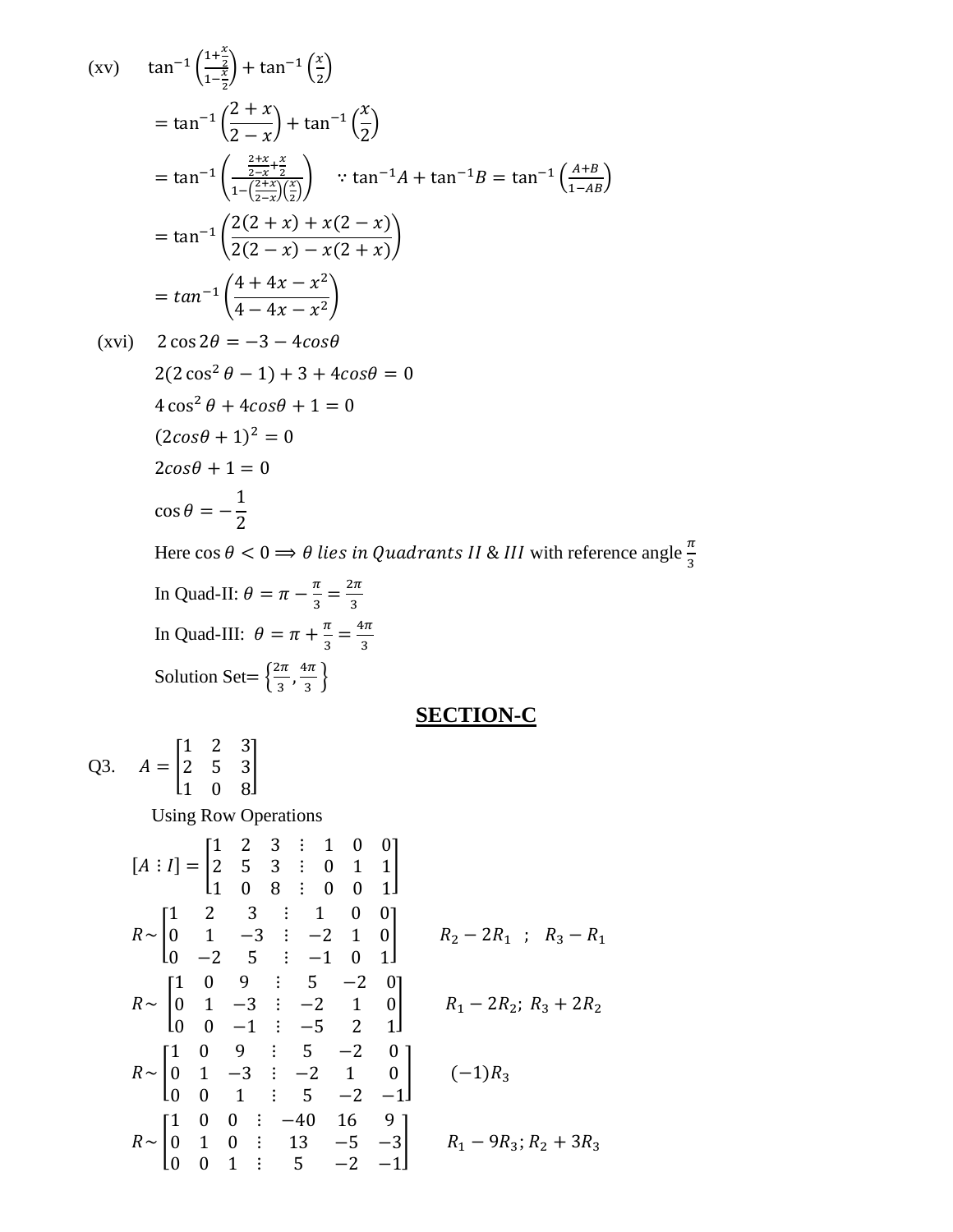$$
= [I : A^{-1}]
$$
  
Hence  $A^{-1} = \begin{bmatrix} -40 & 16 & 9 \\ 13 & -5 & -3 \\ 5 & -2 & -1 \end{bmatrix}$ 

Q4. (a) Number of men  $= 6$ , Number of women  $= 4$ 

- (i) Number of ways that a 5 member Committee including exactly 3 men =  $\binom{6}{3}$  $\binom{6}{3} \times \binom{4}{2}$  $_{2}^{4}) = 120$
- (ii) Number of ways that a 5 member Committee including at least 2 women  $=$   $\binom{6}{3}$  $\binom{6}{3} \times \binom{4}{2}$  $\binom{4}{2} + \binom{6}{2}$  $_{2}^{6}) \times \binom{4}{3}$  $\binom{4}{3} + \binom{6}{1}$  $\binom{6}{1} \times \binom{4}{4}$  $_{4}^{4}$ ) = 120 + 60 + 6 = 166
- (b)  $S = \{(H, 1), (H, 2), (H, 3), (H, 4), (H, 5), (H, 6), (T, 1), (T, 2), (T, 3), (T, 4), (T, 5), (T, 6)\}\$  $\Rightarrow$   $n(S) = 12$

Since A be the event that a Tail appear in tossing a coin.

$$
A = \{(T, 1), (T, 2), (T, 3), (T, 4), (T, 5), (T, 6)\} \Rightarrow n(A) = 6
$$

Since B be the event that 4 dots appear in rolling a dice.

$$
B = \{(H, 4), (T, 4)\} \implies n(B) = 2
$$
  
\n
$$
A \cap B = \{(T, 4)\} \implies n(A \cap B) = 1
$$
  
\n
$$
P(A) = \frac{6}{12} = \frac{1}{2}, \quad P(B) = \frac{2}{12} = \frac{1}{6}, \quad P(A \cap B) = \frac{1}{12}
$$

For Independent Events A and B

$$
P(A \cap B) = P(A) \times P(B)
$$

$$
\frac{1}{12} = \left(\frac{1}{2}\right)\left(\frac{1}{6}\right)
$$

$$
\frac{1}{12} = \frac{1}{12}
$$

Hence A and B are the independent events.

$$
Q5. \quad \left(\frac{3y^2}{2} - \frac{1}{3y}\right)^6
$$
\n
$$
T_{r+1} = {n \choose r} (a)^{n-r} (b)^r \quad \text{where} \quad a = \frac{3y^2}{2}, b = -\frac{1}{3y}, n = 6
$$
\n
$$
T_{r+1} = {6 \choose r} \left(\frac{3y^2}{2}\right)^{6-r} \left(-\frac{1}{3y}\right)^r
$$
\n
$$
T_{r+1} = {6 \choose r} \frac{(3)^{6-r} y^{2(6-r)} (-1)^r}{(2)^{6-r} (3)^r (y)^r}
$$
\n
$$
T_{r+1} = {6 \choose r} \frac{(-1)^r (3)^{6-2r} (y)^{12-3r}}{(2)^{6-r}}
$$

(i) For the term involving  $y^3$  put  $12 - 3r = 3 \implies r = 3$ 

$$
T_{3+1} = {6 \choose 3} \frac{(-1)^3 (3)^{6-6} (y)^{12-9}}{(2)^{6-3}} = -\frac{5}{2} y^3
$$

(ii) For the term independent of y put  $12 - 3r = 0 \implies r = 4$ 

$$
T_{4+1} = {6 \choose 4} \frac{(-1)^4 (3)^{6-8} (y)^{12-12}}{(2)^{6-4}} = \frac{5}{12}
$$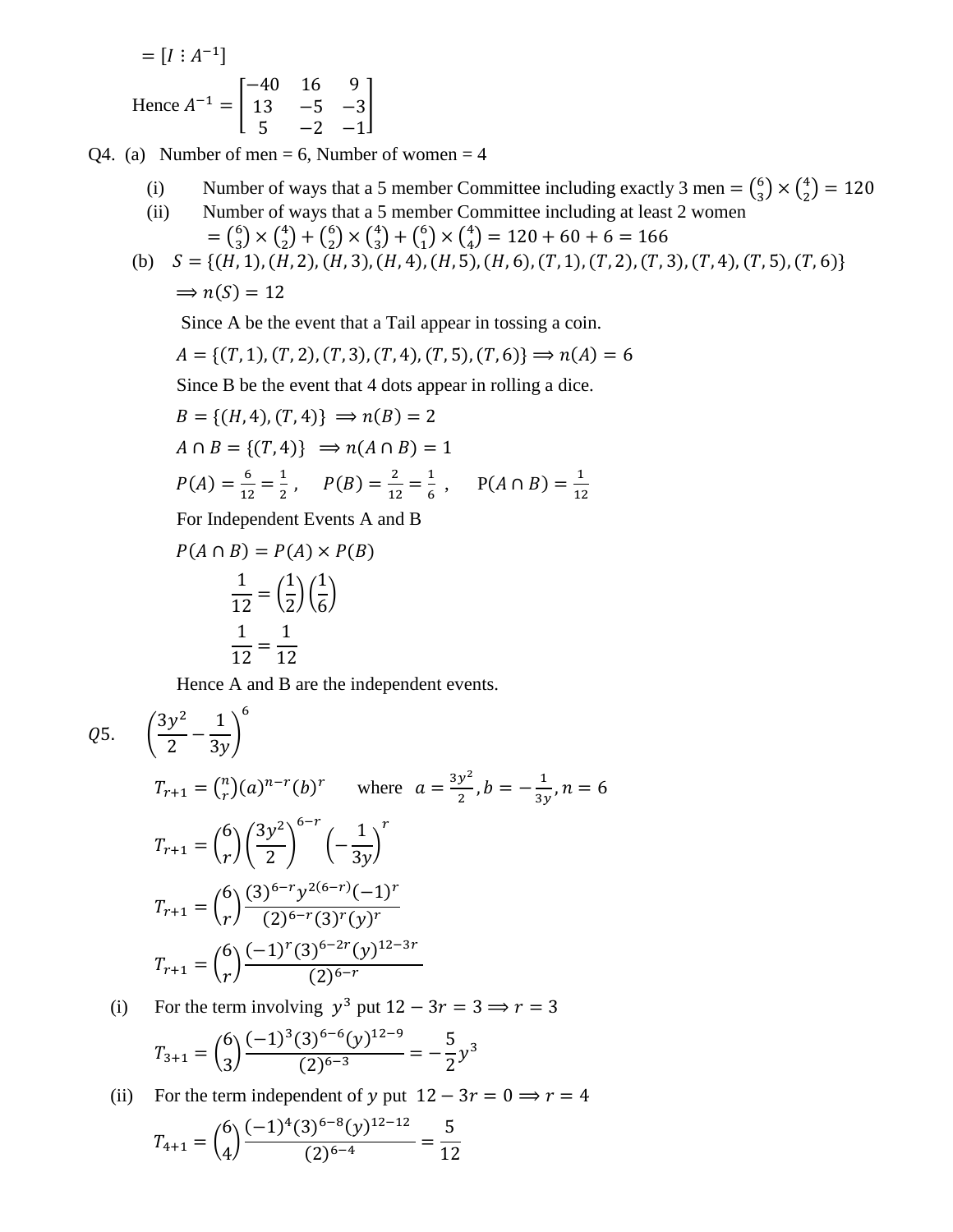(iii) Middle term =  $\left(\frac{n+2}{2}\right)$  $\frac{1}{2}$ ) th term Middle term=  $\left(\frac{6+2}{2}\right)$  $\left(\frac{1}{2}\right)$  th = 4th term  $T_{r+1} = ($ 6 r )  $(-1)^r (3)^{6-2r} (y)^{12-3r}$  $(2)^{6-r}$  $T_{3+1} = ($ 6 3 )  $(-1)^3(3)^{6-6}(y)^{12-9}$  $\frac{1}{(2)^{6-3}} = -$ 5 2  $y^3$ 

Q6. Statement: For any two angles  $\alpha$  and  $\beta$  (real numbers) then,  $cos(\alpha - \beta) = cos \alpha cos \beta + sin \alpha sin \beta$ 

Proof:

Consider four points A, B, C and D on a unit circle with center at O Such that  $Arc\widehat{AB} = Arc\widehat{CD}$  and  $Chord\overline{AB} = Chord\overline{CD}$ Let ∠ $AOD = \alpha$  and ∠ $AOC = \beta$ Then  $\angle AOB = \alpha - \beta$ ,  $\angle COD = \alpha - \beta$ Here  $\alpha$ ,  $\beta$  and  $\alpha - \beta$  are in standard position. Co-ordinates of point A are  $(1,0)$ Co-ordinates of point B are  $(\cos(\alpha - \beta), \sin(\alpha - \beta))$ Co-ordinates of point C are  $(\cos \beta, \sin \beta)$ Co-ordinate of point D are  $(\cos \alpha, \sin \alpha)$ Since  $|AB| = |CD|$  : Chord  $\overline{AB} = Chord \overline{CD}$  $|AB|^2 = |CD|^2$  $[\cos(\alpha - \beta) - 1]^2 + [\sin(\alpha - \beta) - 0]^2 = (\cos \alpha - \cos \beta)^2 + (\sin \alpha - \sin \beta)^2$  $\cos^2(\alpha - \beta) - 2\cos(\alpha - \beta) + 1 + \sin^2(\alpha - \beta) = \cos^2 \alpha + \cos^2 \beta - 2\cos \alpha \cos \beta$  $+\sin^2\alpha + \sin^2\beta - 2\sin\alpha\sin\beta$  $\left[\cos^2(\alpha - \beta) + \sin^2(\alpha - \beta)\right] - 2\cos(\alpha - \beta) + 1 = (\cos^2 \alpha + \sin^2 \alpha) + (\cos^2 \beta + \sin^2 \beta)$  $-2(\cos \alpha \cos \beta + \sin \alpha \sin \beta)$  $1 - 2\cos(\alpha - \beta) + 1 = 1 + 1 - 2(\cos\alpha\cos\beta + \sin\alpha\sin\beta)$  $cos(\alpha - \beta) = cos \alpha cos \beta + sin \alpha sin \beta$ 

 $A(1,0)$ 

Q7.  $y = 3 \cos x$  for  $-2\pi \le x \le 2\pi$ 

(a)  $3 \cos x = 3 \cos(x + 2\pi)$  : Period of cosine function is  $2\pi$ 

Hence  $2\pi$  is the period of 3 cos x

(b) Table of values

| $\boldsymbol{\chi}$ |                 |                 | $\pm 60^\circ$  | $+90^\circ$      | $\pm 120^\circ$ | ±150            | $+180$ |
|---------------------|-----------------|-----------------|-----------------|------------------|-----------------|-----------------|--------|
|                     |                 | 2.6             | 1.5             | $\overline{0}$   | $-1.5$          | $-2.6$          | $-3$   |
| x                   | $\pm 210^\circ$ | $\pm 240^\circ$ | $\pm 270^\circ$ | $\pm 300\degree$ | $\pm 330^\circ$ | $\pm 360^\circ$ | +210   |
|                     | $-2.6$          | $-1.5$          |                 | 1.5              | 2.6             |                 |        |